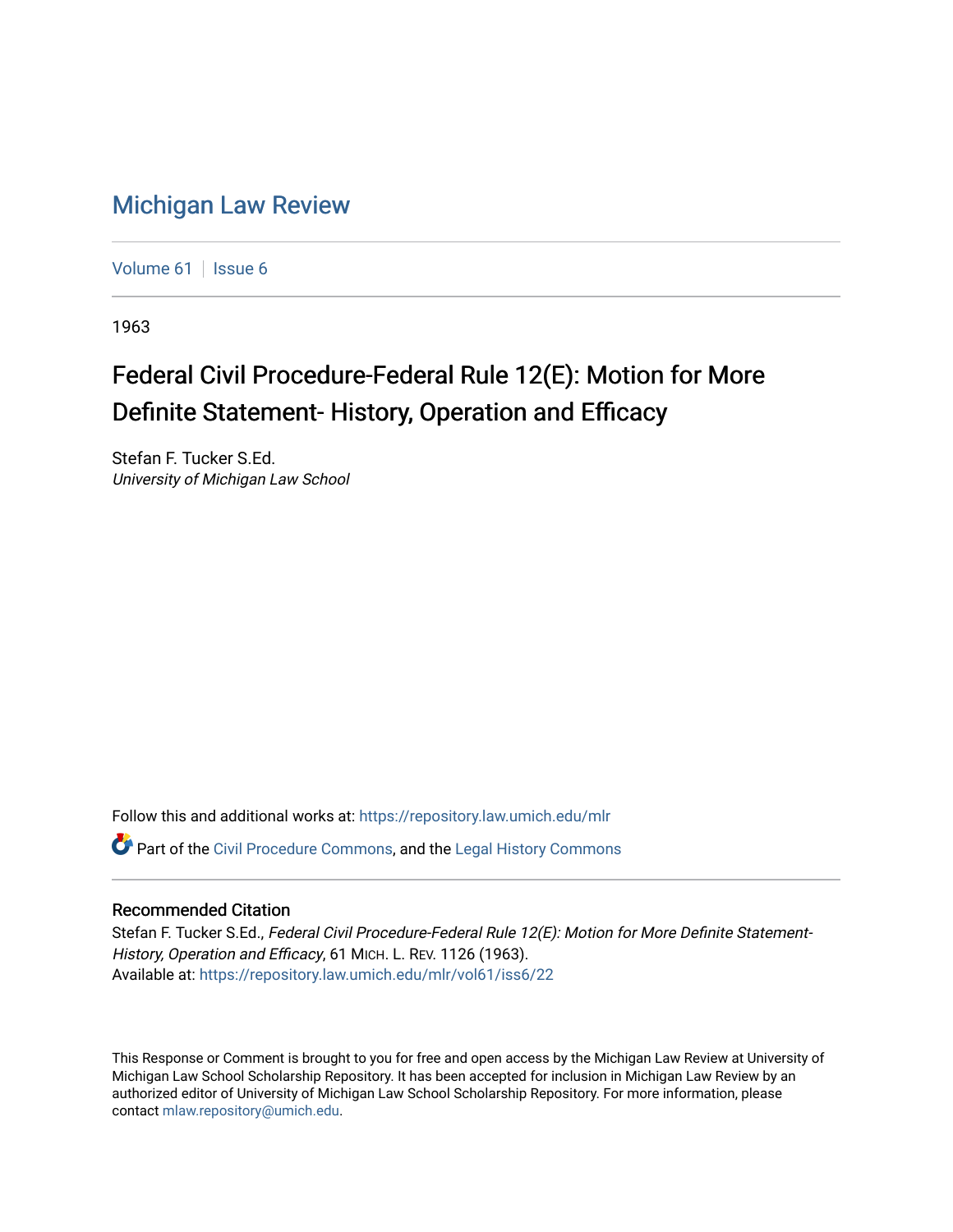### **COMMENTS**

FEDERAL CIVIL PROCEDURE-FEDERAL RULE 12(E): MOTION FOR MORE DEFINITE STATEMENT-HISTORY, OPERATION AND EF-FICACY-In 1938 the Supreme Court, pursuant to congressional authorization, promulgated the Federal Rules of Civil Procedure,<sup>1</sup> a general revision of the various procedural rules governing the conduct of litigation in the federal courts.2 Underlying this revision was the philosophy that every individual should be assured the opportunity to obtain justice under the law. This aim was sought to be achieved primarily in two ways: first, by reducing procedural technicalities to a minimum, so that cases might be adjudicated on their merits regardless of attorneys' errors;<sup>3</sup> and, secondly, by relieving congested court dockets, so that cases might reach trial before funds were exhausted and memories had faded.<sup>4</sup> The basic philosophy is summarized in the admonition that the Rules "shall be construed to secure a just, speedy, and inexpensive determination of every action."<sup>5</sup>

Pursuant to the underlying philosophy of the Rules, the detail required to be stated in a complaint was greatly diminished.<sup>6</sup> Because a rather simple statement will fulfill the pleading requirements, in drafting a response to a complaint or preparing for trial it may be difficult to ascertain, by reference to the pleadings alone, precisely what issues have been raised or what allegations must be met. Consequently, the drafters of the Rules provided various techniques, including discovery devices,<sup>7</sup> the pre-trial conference,<sup>8</sup> and the motion for more definite statement, to aid in the determination of these matters. While discovery and pre-trial conferences are generally considered effective means for reducing

l Since then a number of states have revised their procedural codes along the lines of the Federal Rules. See, *e.g.,* ARIZ. R. CIV. P.; COLO. R. CIV. P.; DEL. R. CIV. P.; KY. R. CIV. P.; UTAH R. CIV. P.

2 One body of rules under which the courts formerly operated was the Federal Equity Rules. The Equity Rules of 1912 are found in HOPKINS, FEDERAL EQUITY RULES .ANNOTATED (7th ed. 1930).

3 See Holtzoff, *The New Civil Procedure in West Virginia,* 26 F.R.D. 79, 81 (1960); 36 IND. L.J. 360 (1961).

4 See Chandler, *Discovery and Pre-Trial Procedure in Federal Courts,* 12 OKLA. L. REv. 321, 328 (1959).

5 FED. R. CIV. P. 1.

<sup>6</sup>FED. R. CIV. P. 8(a): "A pleading which sets forth a claim for relief ..• shall contain . . • (2) a short and plain statement of the claim showing that the pleader is entitled to relief . • . ." See the interpretation given Rule 8(a) by Judge Clark in Dioguardi v. Durning, 139 F.2d 774 (2d Cir. 1944).

7 FED. R. CIV. P. 26-37.

8 FED. R. CIV. P. 16.

## [ 1126]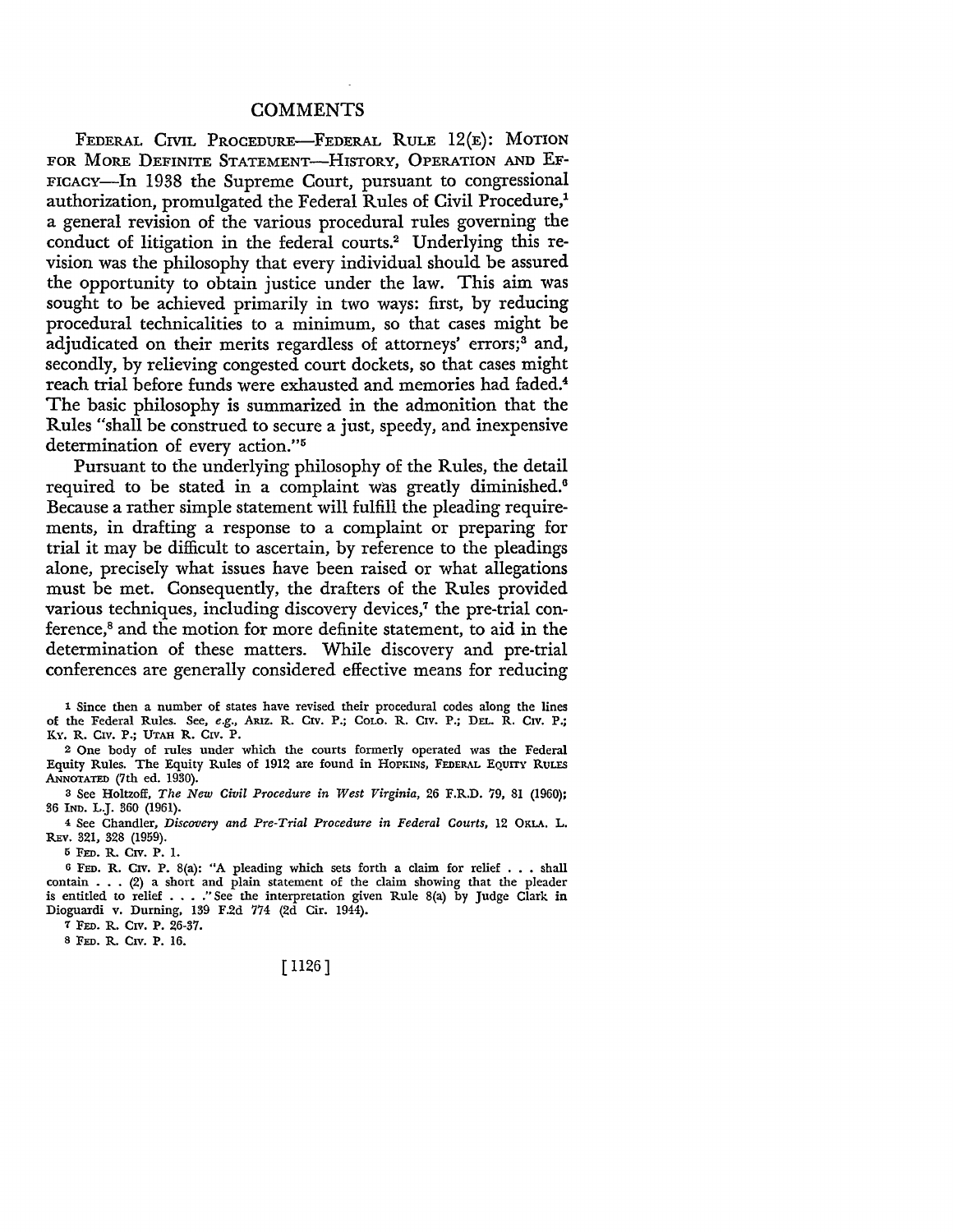**COMMENTS** 1127

technicalities and helping to relieve congested dockets, the motion for more definite statement is commonly regarded as being used only by those wishing to delay or conceal their own knowledge.<sup>9</sup> Because of this view, many judges have adopted something akin to an a priori presumption against granting this motion which, if it does not cause an attorney to forego its use, even when his motive is valid, usually foretells the motion's judicial disposition.

The purpose of this comment is to trace the history of the motion for more definite statement as provided for in the Federal Rules, analyze the reasons for granting or denying the motion, and propose an answer to the question of whether Rule 12(e) is necessary, or superfluous, as part of modern federal pleading procedure.

## I. **HISTORY**

The pleading system originated by the New York Code of Civil Procedure<sup>10</sup> in 1848 requires a plain statement of facts in language enabling an adversary to understand what is alleged.<sup>11</sup> When the allegations are so indefinite and uncertain that the precise meaning is not apparent, the court may, in a code pleading jurisdiction, order that the pleading be made more definite and certain when an appropriate motion is made.12 However, it is only where the exact nature of the cause of action is not apparent that the motion will be granted.13 Particulars of time and place may not be obtained through the device of a motion to make more definite and certain; rather, the answering party is relegated to use of the bill of particulars.

At common law, the bill of particulars was a document setting forth and attacking the pleader's allegations which the answering party considered to be stated with insufficient definiteness. It was the proper recourse where the claim or defense set out in the pleading was sufficient as far as general allegations were concerned, but specific facts leading to the general conclusions alleged were

o See Chandler, *supra* note 4, at 328.

<sup>10</sup> Commonly referred to as the "Field Code." See generally Coe & Morse, *Chro• nology of the Development of the David Dudley Field Code,* 27 CORNELL L.Q. 238 (1942). 11 See **N.Y.** CIV. PRAc. Acr: § 241.

<sup>12</sup> See **N.Y.** RuLES CIV. PRAc. § 102: "If any matter contained in a pleading is so indefinite, uncertain or obscure that the precise meaning or application thereof is not apparent, the court may order the party to serve such amended pleading as the case may require."

<sup>13</sup> Tilton v. Beecher, 59 N.Y. 176 (1874). See generally 2 ABBOTT, TRIAL BRIEF 1923 (1904); POMEROY, CODE REMEDIES §§ 442-43 (5th ed. 1929). The New York concept carried over to the other code states. See, *e.g.,* Chicago & E.R.R. v. Lawrence, 169 Ind. 319, 79 N.E. 363 (1906); Pierson v. Green, 69 S.C. 559, 48 S.E. 624 (1903).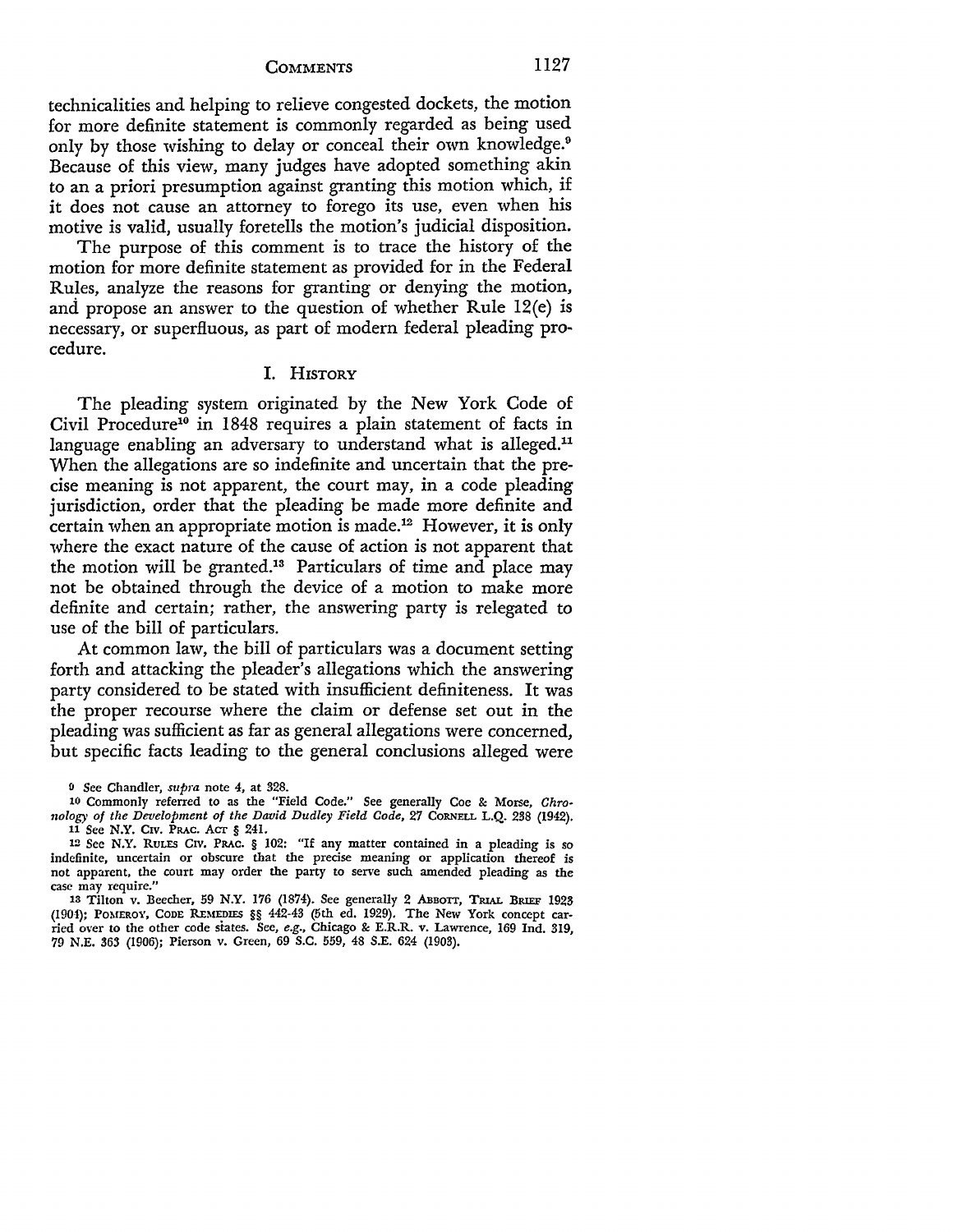being sought.14 A response to the bill of particulars could be required of a pleader in any type of action. In most code pleading states, the bill of particulars is the same as the common-law bill;15 however, in some states, particulars may be obtained only in an action involving an account or money demands arising upon contract.16 While the motion to make more definite and certain may be filed before the answer, the code bill of particulars may be filed only after the answer has been made.17

As originally promulgated, Federal Rule 12(e) read:

"Before responding to a pleading or, if no responsive pleading is permitted by these rules, within 20 days after the service of the pleading upon him, a party may move for a more definite statement or for a bill of particulars of any matter which is not averred with sufficient definiteness or particularity to enable him properly to prepare his responsive pleading or to prepare for trial. The motion shall point out the defects complained of and the details desired .... A bill of particulars when filed becomes a part of the pleading which it supplements."

The committee formulating the Rules apparently failed to anticipate some difficult problems which subsequently arose as a consequence of including the motion for a bill of particulars in Rule 12(e) as originally drafted. Use of the bill of particulars had been regarded as efficacious in preventing surprise and limiting the issues, and, since resulting in the inclusion of more detail in the pleadings, it thereby enabled defendants to prepare for trial with the least expense.18 However, this was inconsistent with the generality in pleading permitted by the Federal Rules. Furthermore, the discovery and pre-trial conference devices performed the same functions more effectively. Accordingly, there was frequent abuse of Rule 12(e)'s provisions, as originally promulgated: first, by those who desired additional facts in complaints simply because they refused to accept the basic philosophy of generalized pleading; second, by those who wanted to embarrass their adver-

17 Updike v. Mace, 156 App. Div. 381, 141 N.Y. Supp. 587 (1913).

l,8 See Caskey 8e Young, *The Bill of Particulars-A Brief for the Defendant,* 27 VA. L. REV. 472, 474 (1941).

<sup>14</sup> See 2 ABBOTT, *op. cit. supra* note 13, at 1943. See generally CLARK, CODE PLEADING § 54 (2d ed. 1947).

<sup>15</sup> See, *e.g.,* N.Y. RULES CIV. PRAc. § 115: "Any party may require any other party to give a bill of particulars of his claim  $\ldots$  by serving a written notice stating the items concerning which such particulars are desired."

<sup>16</sup> See, *e.g.,* Price v. Bouteiller, 79 Conn. 255, 64 Atl. 227 (1906); Board of County Comm'rs v. American Loan 8e Trust Co., 75 Minn. 489, 78 N.W. 113 (1899).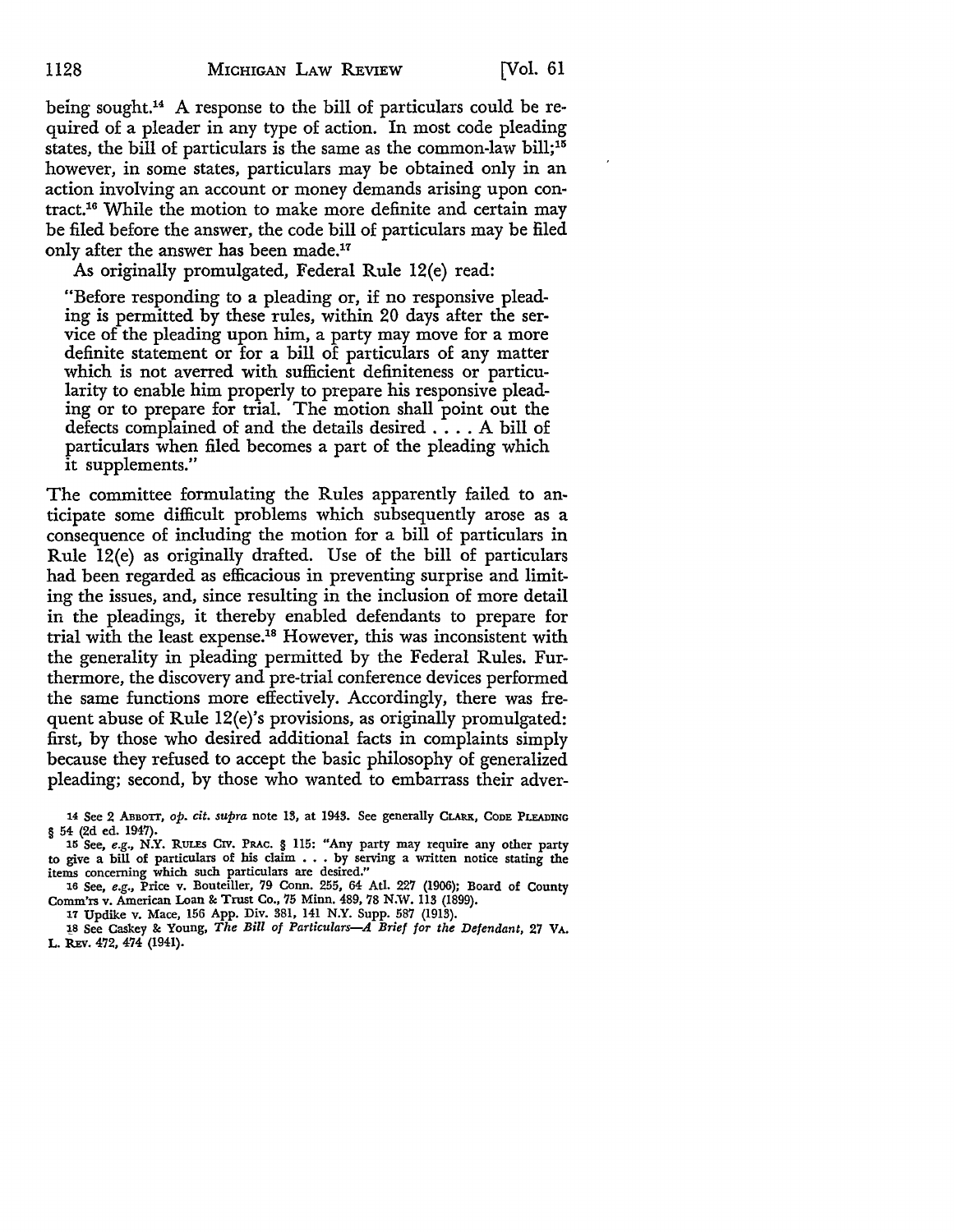saries or to delay;<sup>19</sup> and, third, by those who desired more information, without resorting to discovery, than that which they alleged had been pleaded "ambiguously or indefinitely" in the complaint. In response to the overwhelming number of such motions made,<sup>20</sup> some courts refused to grant the motion when the movant's sole motive was to acquire additional information "to prepare for trial."21 Others equated the filing of a bill of particulars to the making of a motion for more definite statement, and refused to grant the motion where it was made solely to elicit facts not pleaded, irrespective of the purpose for which the information was desired.22 Finally, in 1948, on the recommendation of the Advisory Committee,<sup>23</sup> Rule 12(e) was amended to read:

"If a pleading to which a responsive pleading is permitted is so vague or ambiguous that a party cannot reasonably be required to frame a responsive pleading, he may move for a more definite statement before interposing his responsive pleading. The motion shall point out the defects complained of and the details desired .... "

Thus, the bill of particulars was finally deleted from the Federal Rules of Civil Procedure, to the chagrin of only a few.<sup>24</sup>

With the demise of the bill of particulars there has also been a diminution in the judicially reported use of the motion for more definite statement. A ruling on such motion is interlocutory in nature and cannot be immediately appealed, but usually must await the final decree.<sup>25</sup> If it does survive trial, the party wishing to appeal the determination on the motion will have to shoulder

19 See Holtzoff, *A Judge Looks at the Rules After Fifteen Years of Use,* 15 F.R.D. 155 (1953).

20 In Stayton 8: Boner, *The Plastic Code in Operation, 36* TEXAS L. REv. 561, 572 (1958), the authors note that in 1943 alone twenty-one pages of the Federal Rules Service were required merely to index cases deciding what particulars would or would not justify granting of the motion.

21 See James, *The Revival of Bills of Particulars Under the Federal Rules,* 71 HARv. L. REV. 1473, 1476 (1958).

22 See IA BARRON 8: HOLTZOFF, FEDERAL PRACTICE AND PROCEDURE 412 (1960).

23 See ADVISORY COMM. ON RULES FOR CIVIL PROCEDURE, REPORT OF PROPOSED AMEND-MENTS TO RULES OF CIVIL PROCEDURE FOR THE DISTRICT COURTS OF THE UNITED STATES 9 (1946).

24 A vigorous dissent to any elimination of the bill of particulars had been presented at an earlier date by Caskey &: Young, *supra* note 18. They presented the side of the defendant's attorney to whom, they argued, the bill of particulars was an "invaluable aid," *Id.* at 472.

25 See Mitchell v. E-Z Way Towers, Inc., 269 F,2d 126 (5th Cir. 1959); IA BARRON &: HoLTZOFF, *op. cit. supra* note 22, at 462. However, it is possible that an interlocutory appeal might be granted under 28 U.S.C. § 1292 (1958), where "an immediate appeal ... may materially advance the ultimate termination of the litigation."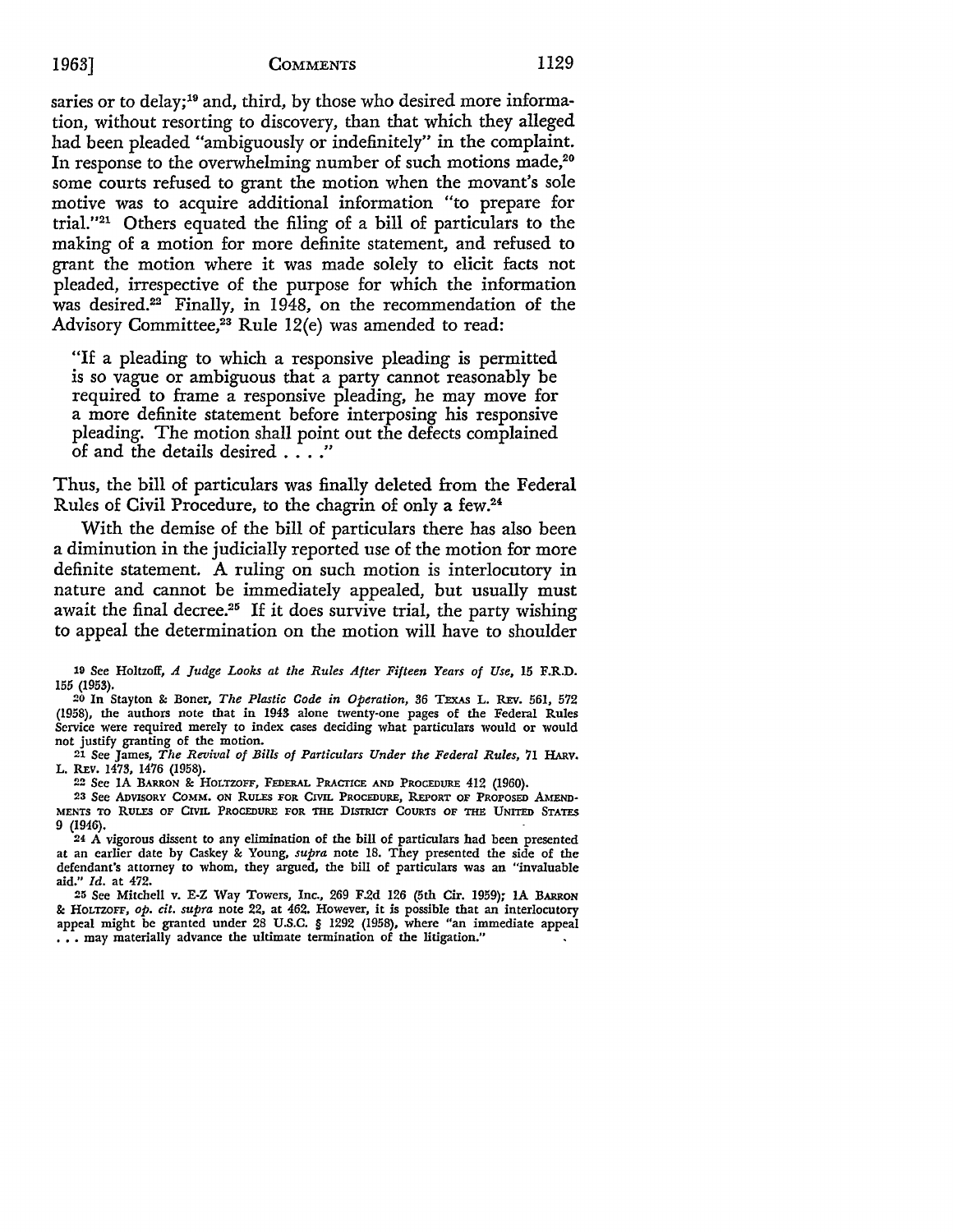the heavy burden of showing an abuse of judicial discretion.26 These factors account for the paucity of federal circuit court of appeals and Supreme Court decisions construing the Rule. Motions for more definite statement arise in the federal district courts much more frequently than the published decisions indicate, and are not reported because of the rather perfunctory treatment accorded them by district court judges.27 Only forty-one decisions on Rule 12(e) motions have been published during the period from 1957 through 1962.28 In approximately one-third of the cases -fourteen-the motion was granted; the remaining twenty-seven cases involved orders denying the motion. This particular period of time was selected for concentration in this comment because it presumably is sufficiently removed from the date of amendment to ensure that the new motion for more definite statement was not confused with the old bill of particulars. Moreover, these recent cases should provide a fairly accurate indication of what may be expected in the future.

## Il. APPROPRIATE GROUNDS FOR GRANTING OR DENYING A RULE 12(E) MOTION

To grant a Rule 12(e) motion properly, the court must decide that the pleading is "so vague or ambiguous that a party cannot reasonably be required to frame a responsive pleading."20 Literally interpreted, the phrase "vague or ambiguous" obviously applies to a pleading the terminology of which is capable of having two or more possible meanings. Usually, however, the phrase is interpreted to include also the pleading which, on the whole, is so indefinite and uncertain that the opposing party cannot be expected to understand the "nature of the claim."<sup>30</sup> As used here, "nature of the claim" refers to the legal wrong for which the

20 That the disposition of the motion does rest in the trial court's discretion has been stated in several cases. See, *e.g.,* Etablissements Neyrpic v. Elmer C. Gardner, Inc., 175 F. Supp. 355 (S.D. Tex. 1959).

27 The writer's personal research in the United States District Court for the Eastern District of Michigan discloses that motions for more definite statement arise with much more frequency than is revealed by written opinions in reported cases. This was verified in a discussion with Judge Talbot Smith, of the Federal District Court for the Eastern District of Michigan, Oct. 6, 1962. Judge Smith also noted that a major reason for the large volume of such motions is "the carryover into the federal system of a practice commonly employed in state courts not having a discovery practice as liberal as that of the federal courts."

28 See Appendix at end of this comment for a complete listing of the cases.

29 FED. R. C1v. P. 12(e).

ao Cf. Hartman Elec. Mfg. Co. v. Prime Mfg. Co., 9 F.R.D. 510 (E.D. Wis. 1949); Walling v. American S.S. Co., 4 F.R.D. 355 (W.D.N.Y. 1945).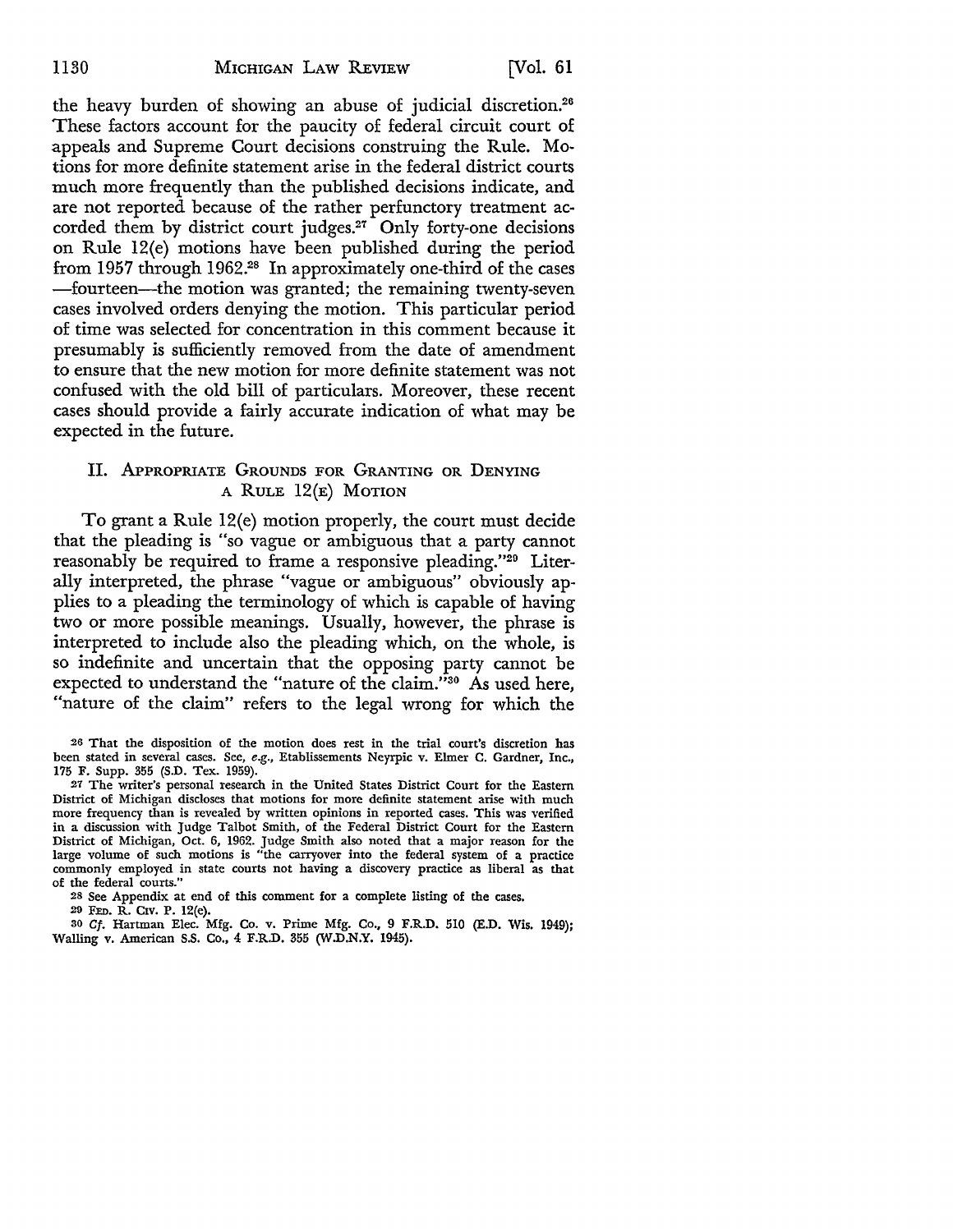plaintiff is seeking redress-for example, a claim for personal injury based upon defendant's negligence, the elements of which would be duty, breach, causation and resulting injury. Whether the court can understand the "nature of the claim" by reference to the pleading will probably be a key determinant in deciding if a particular pleading is so defective that the 12(e) motion should be granted.

In most federal courts, the requirement of stating the "nature of the claim" is satisfied when the claimant sets out the elements showing that a legal wrong has been committed and that he is entitled to relief.<sup>31</sup> These courts interpret the Federal Rules as doing away with the narrow "theory of the pleadings" doctrine which requires, in part, that the pleader clearly designate each separate legal theory that he intends to rely upon.<sup>32</sup> Judge Clark has stated:

"A simple statement in sequence of the events which have transpired, coupled with a direct claim by way of demand for judgment of what the plaintiff expects and hopes to recover, is a measure of clarity and safety; and even the demand for judgment loses its restrictive nature when the parties are at issue, for particular legal theories of counsel yield to the court's duty to grant the relief to which the prevailing party is entitled, whether demanded or not."33

Once the elements of the claim are clearly set forth, the question then arises as to whether the motion for more definite statement might nevertheless be granted if the movant claims that insufficient facts are stated in the pleading. Code pleading rules require that a complaint contain a "statement of *facts* constituting a cause of action."34 Some federal courts, having read this requirement into the Federal Rules, expect the plaintiff to plead the particular facts upon which the claim is based. Thus, when a

<sup>31</sup> See Conley v. Gibson, 355 U.S. 41 (1957), in which the Court noted that the Federal Rules do not require a claimant to set out in detail the facts upon which he bases his claim. The Court stated: "To the contrary, all the Rules require is 'a short and plain statement of the claim' that will give the defendant fair notice of what the plaintiff's claim is and the grounds upon which it rests." *Id.* at 47. See also the various federal forms which are sufficient for use in pleadings under the Rules. Form 6, for example, which is a complaint for money lent, requires no more than: "Defendant owes plaintiff ten thousand dollars for money lent by plaintiff to defendant on June I, 1936." 32 See CLARK, *op. cit. supra* note 14, § 43.

<sup>33</sup> Gins v. Mauser Plumbing Supply Co., 148 F.2d 974 (2d Cir. 1945).

<sup>34</sup> See, e.g., N.Y. CIv. PRAc. AcT § 241. (Emphasis added.) See CLARK, op. cit. supra note 14, § 19, for an explanation of the various interpretations given the term "cause of action."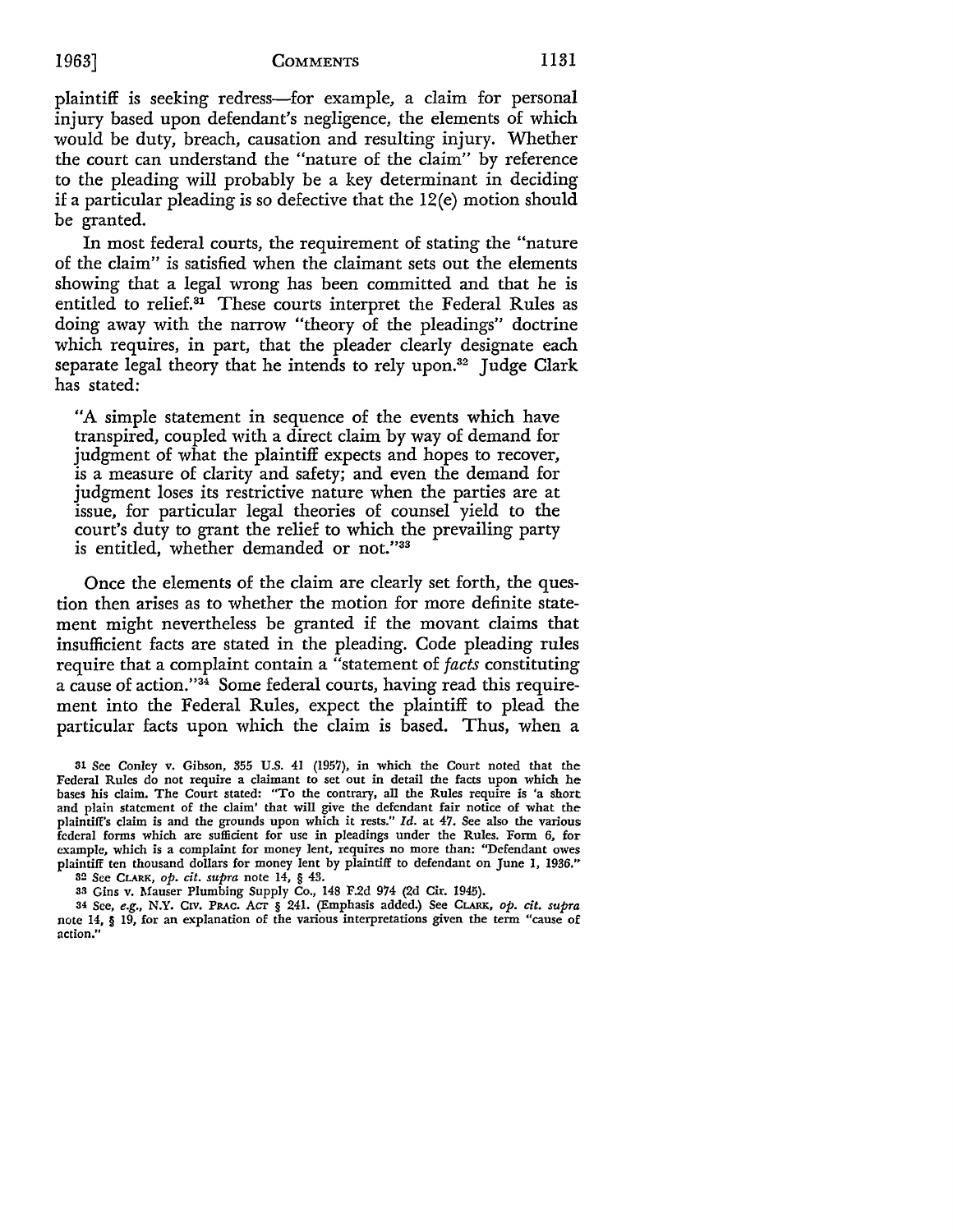12(e) motion is made for the purpose of eliciting further information, it is usually granted, the rationale being that the opposing party has not received sufficient notice. But these courts appear to be incorrectly granting the motion when all the elements of a legal wrong have been pleaded, and they are in effect thereby enabling the movant to secure additional facts which can properly be obtained through discovery.<sup>35</sup> This approach emphasizes fact pleading and improperly detracts from the concept of notice pleading which the drafters of the Rules sought to effectuate. Thus, there has been a tendency, on the part of some federal courts, to bring the bill of particulars back into the Federal Rules.<sup>36</sup> Illustratively, the motion for more definite statement has been granted-incorrectly-to enable the responding party to ascertain the date or dates on which the allegedly illegal acts took place<sup>37</sup> and to allow the defendant to educe which of plaintiff's numerous trademarks, patents, or copyrights he allegedly infringed.38 Furthermore, the motion has been granted to allow the movant to determine with whom it allegedly conspired to violate the law,<sup>39</sup> to ascertain the names of employees who allegedly acted on its behalf,<sup>40</sup> and to learn which statutes it allegedly violated.<sup>41</sup> In all of these cases, the movant seems to have had notice of the "nature of the claim," since the elements of a legal wrong had adequately been pleaded. Moreover, the additional facts being sought were not necessary to permit the movant to frame an adequate response.

Therefore, it is seemingly erroneous to interpret the phrase "nature of the claim" to mean anything more than, for example, the elements of a claim for negligence or breach of contract.

35 See, *e.g.,* United States v. Schofield, 152 F. Supp. 529 (E.D. Pa. 1957). Plaintiff, in an attempt to collect unpaid income taxes, sued to recover the alleged cost of improvements made by the deceased taxpayer on land in which he had a life estate. Although defendant's motion for summary judgment was denied, it was treated as a motion for more definite statement and granted for the purpose of obtaining a more adequate description of the alleged improvements.

86 See text accompanying note 48 infra, as to the denial of a motion for more definite statement because movant is actually seeking a bill of particulars.

87 See Buchholtz v. Renard, 188 F. Supp. 888 (S.D.N.Y. 1960); Kuenzell v. United States, 20 F.R.D. 96 (N.D. Cal. 1957).

38 See Lincoln Labs., Inc. v. Savage Labs., Inc., 26 F.R.D. 141 (D. Del. 1960); Marvel Slide Fastener Corp. v. Klozo Fastener Corp., 80 F. Supp. 366 (S.D.N.Y. 1948).

39 See, *e.g.,* George W. Warner &: Co. v. Black &: Decker Mfg. Co., 167 F. Supp. 860 (E.D. Pa. 1958).

40 See Syan Holding Corp. v. Fidelity-Philadelphia Trust Co., 20 F.R.D. 154 (E.D. Pa. 1957).

41 See, *e.g.,* Sanitized, Inc. v. S. C. Johnson &: Sons, Inc., 23 F.R.D. 230 (S.D.N.Y. 1959).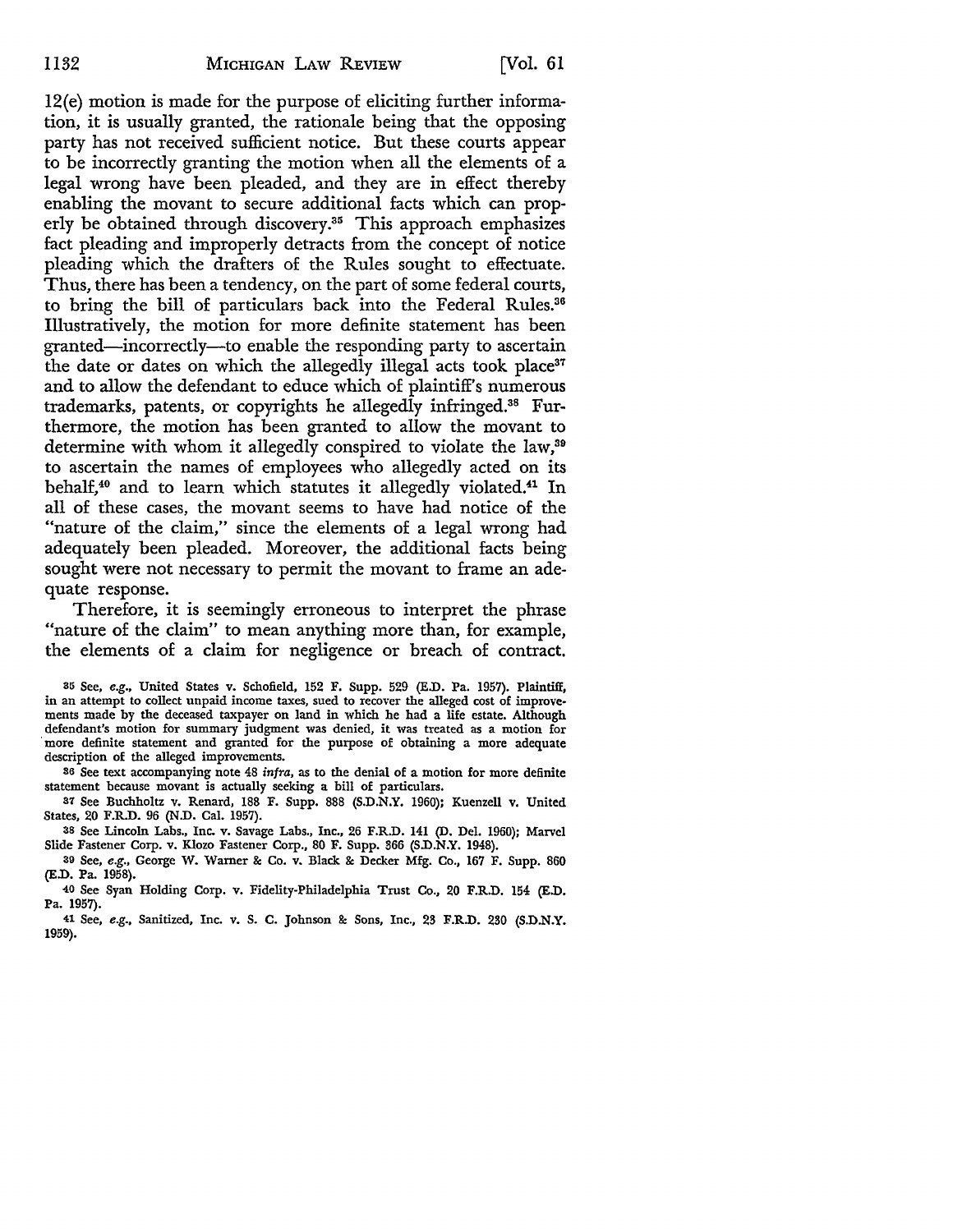"Vague or ambiguous" should be construed to mean so mixed up, so incoherent, that, although the complaint might well state a claim, it is practicably impossible to discern the "nature of the claim." The pleading of a party appearing pro se would, in some instances, probably provide a good illustration of such a confused complaint.42 However, so long as the answering party has sufficient notice of the claim to enable him to respond, the motion should be denied. The responding party is not required to deny or admit all allegations, but can state that he is "without knowledge or information sufficient to form a belief as to the truth of an averment."48 Moreover, the Rules do not call for a perfect answer or one that will precisely frame the issues. It was stated in regard to the complaint in *Wilson v. Illinois Gent. R.R.:* 

"Want of detail in a pleading is not a fatal vice so long as the complaint is not so vague or ambiguous that a party cannot reasonably be required to frame a responsive pleading . . . . The complaint here attacked, while not a model of verbal precision, is sufficient to apprise the defendant of enough to permit it to file an answer.<sup>7144</sup>

Of course, the defendant may still need additional details to enable him to prepare for trial. The proper procedure to be used is discovery,<sup>45</sup> rather than the motion for more definite statement.<sup>46</sup> This conclusion flows principally from the fact that the phrase "or to prepare for trial" was deleted from the wording of Rule 12(e) as amended in 1948.47 Furthermore, if it appears to the court that the motion is being used in substance as a bill of par-

42 An example may be Dioguardi v. Durning, 139 F.2d 774 (2d Cir. 1944), where Judge Clark held the complaint good as against a motion to dismiss for failure to state a claim upon which relief could be granted. It seems that, if a motion for more definite statement had been made, it might well have been granted. Concerning the complaint, the court stated: "We may pass certain of his claims as either inadequate or inadequately stated and consider only these two: (1) that on the auction day, October 9, 1940, when defendant sold the merchandise at 'public custom,' 'he sold my merchandise to another bidder with my price of \$HO, and not of his price of \$120,' and (2) 'that three weeks before the sale, two cases, of 19 bottles each case, disappeared.' Plaintiff does not make wholly clear how these goods came into the collector's hands, since he alleges compliance with the revenue laws; but he does say he made a claim for 'refund of merchandise which was two-thirds paid in Milano, Italy' and the collector denied the claim.''

43 FED. R. CIV. P. 8(b).

44 147 F. Supp. 513, 516 (N.D. Ill. 1957).

45 FED. R. CIV. P. 26-37.

40 See, *e.g.,* Hamilton v. Baltimore & O.R.R., 23 F.R.D. 101 (S.D. Ind. 1958); Mitchell v. Independent Stave Co., 159 F. Supp. 829 (W.D. Mo. 1957).

47 Contrast Rule 12(e) as originally enacted with the amended Rule, as discussed in the text at notes 23-24 *supra.*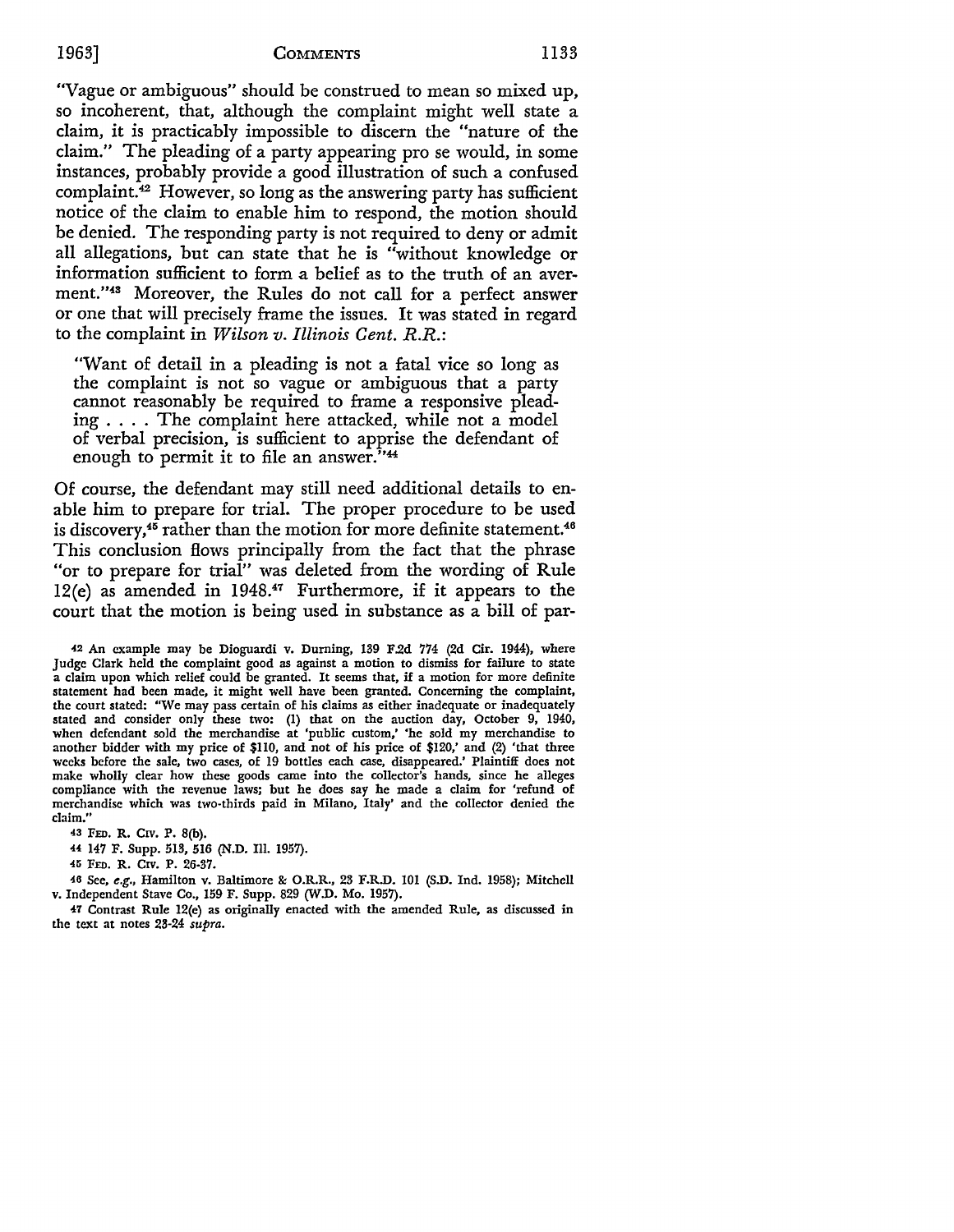ticulars to secure additional information, the motion will be denied and the movant advised to resort to discovery.48

A few courts,49 in requiring the complainant to plead additional facts, have done so on the ground that he has failed to meet the requirement of Rule S(a) that a complaint shall contain "a short and plain statement of the claim showing that the pleader is entitled to relief."50 These courts find some "residual meaning" in Rule S(a) which seemingly indicates that more facts than are necessary for a general statement of the elements of the claim must be pleaded in order to convey a "plain statement of the claim." Such an interpretation seems tenuous at best, for Rule S(a) conveys the theory, implicit throughout the Federal Rules and illustrated in Form 8,<sup>51</sup> that a bare statement of the elements of the claim is all the notice that is required to be given in the complaint.<sup>52</sup> In fact, other courts have frequently-and correctly -referred to Rule S(a) in determining that the motion for more definite statement should be denied where defendant has received sufficient notice. A court may actually cite Rule 8 and hold that the pleading is sufficient to comply with its standards;<sup>53</sup> or, without specifically citing S(a), it may state that more particularity than the complaint contains is not required by the Rules.<sup>54</sup> Rules S(a) and 12(e) are so interrelated that any time the 12(e) motion is denied it seems apparent that the pleader has met the requirements of Rule 8(a).<sup>55</sup>

On the other hand, the Federal Rules require that certain

48 See, *e.g.,* Acoustica Associates, Inc. v. Powertron Ultrasonics Corp., 28 F.R.D. 16 (E.D.N.Y. 1961); Cmax, Inc. v. Hall, 290 F.2d 736 (9th Cir. 1961) (dictum).

49 See, *e.g.,* Fennell v. Svenska Amerika Linien A/B, 23 F.R.D. 116 (D. Mass. 1958); Westland Oil Co. v. Firestone Tire & Rubber Co., 3 F.R.D. 55 (D.N.D. 1943).

50 FED. R. CIV. P. 8(a).

51 FED. FORM 8: "Defendant owes plaintiff ten thousand dollars for money had and received from one G.H. on June 1, 1936, to be paid by defendants to plaintiff."

52 See Re v. Fullop, 22 F.R.D. 52 (E.D. Ill. 1958); IA BARRON &: HOLTZOFF, *op. cit. supra* note 22, at 53.

53 See, *e.g.,* Mitchell v. E-Z Way Towers, Inc., 269 F.2d 126, 132 (5th Cir. 1959), where the court asserted: "In view of the great liberality of Federal Rule ..• 8, permitting notice pleading, it is clearly the policy of the Rules that Rule 12(e) should not be used to frustrate this policy by lightly requiring a plaintiff to amend his complaint which under Rule 8 is sufficient to withstand a motion to dismiss."

54 See, *e.g.,* Colton v. Wonder Drug Corp., 21 F.R.D. 235 (S.D.N.Y. 1957); MacDonald v. Astor, 21 F.R.D. 159 (S.D.N.Y. 1957).

55 This is accomplished by saying that the complaint is not "vague or ambiguous" within Rule 12(e) if it includes a "plain statement of the claim" within Rule 8(a); and, conversely, if the complaint is "vague or ambiguous," then it does not contain a "plain statement of the claim.'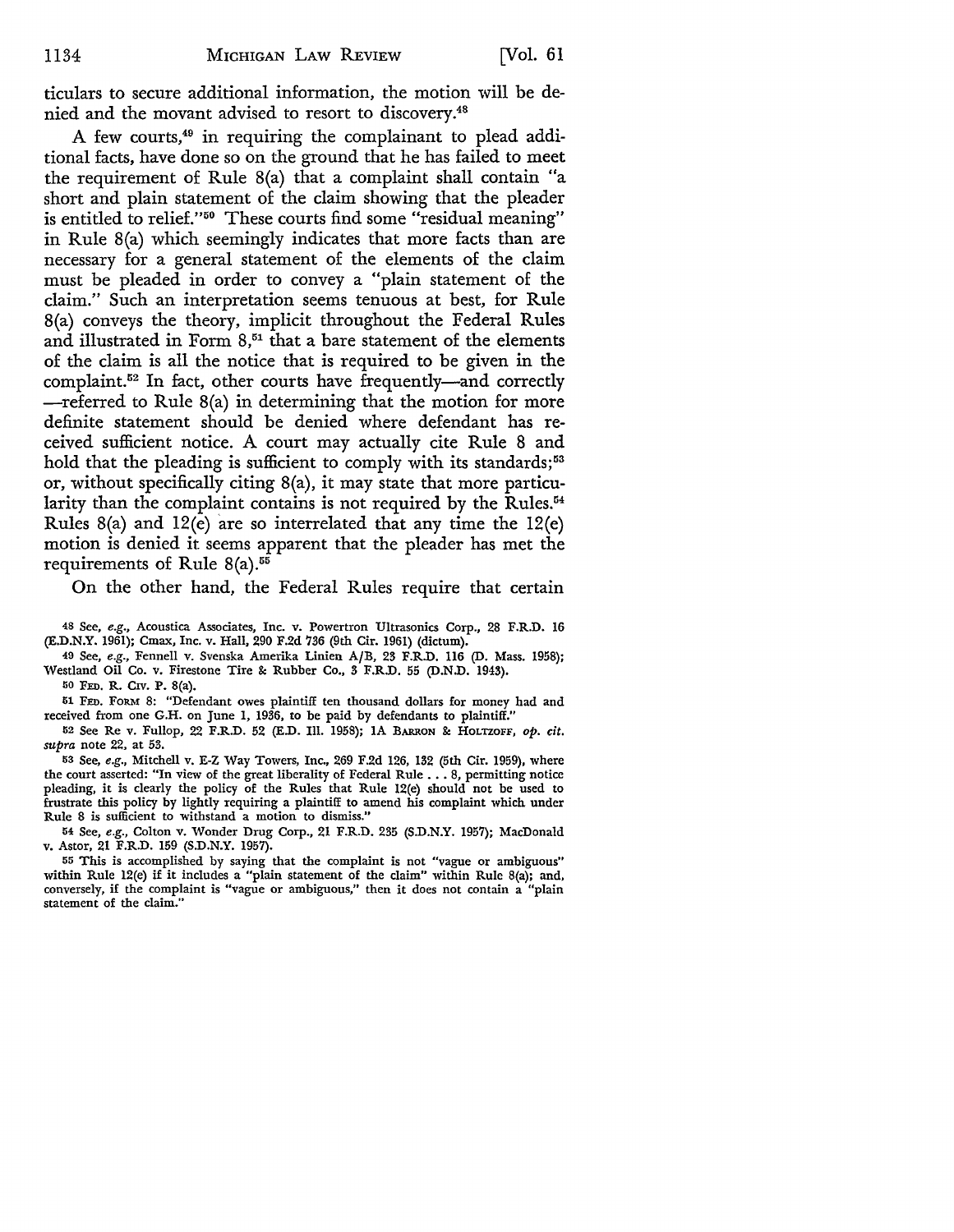matters be pleaded with particularity.<sup>56</sup> For instance, Rule  $9(b)^{57}$ demands that "all averments of fraud or mistake shall be stated with particularity." Thus, in *Freedman v. Philadelphia Terminals Auction* Co.58 the plaintiff's second count was essentially an allegation of fraudulent misrepresentation. As to this count, defendant moved for a more definite statement, and, because the allegation did not comply with Rule 9(b), the court granted the motion. Although utilization of the 12(e) motion appears to be a valid method for obtaining the missing details, it seems that a court, in granting it, may be allowing a misuse of the motion. The purpose of the motion is to enable defendant to understand what has been included in the complaint, not to give plaintiff the chance to supply particulars necessary to a claim. If a court finds that the pleading is not vague or ambiguous, it should deny the motion and suggest that the plaintiff supply the missing essentials, 59 or that the defendant file a motion to dismiss for "failure to state a claim upon which relief can be granted."<sup>60</sup>

## III. ADDITIONAL CONSIDERATIONS IN RULING ON THE MOTION

Additional considerations may be important in arriving at a decision on the granting or denying of a 12(e) motion. These factors alone may be sufficient as a basis for a ruling on such a motion, but often they are only auxiliary to the court's main rationale. If the particular information being sought is within the movant's own knowledge, a 12(e) motion would probably be denied.<sup>61</sup> Although such a reason is rarely the sole basis for denying the motion, it is still a significant factor. In *Etablissements Neyrpic v. Elmer* C. *Gardner, Inc., <sup>62</sup>*although the 12(e) motion was denied primarily because discovery was available, the court made it clear that it was unnecessary to include the requested information in the complaint since it was within the defendant's own knowledge. Such reasoning appears to be readily justifiable. The complainant has given notice of the claim, and the opposing party is aware of the allegations which must be answered. There-

- 01 See, *e.g.,* Philadelphia Retail Jewelers Ass'n v. L. &: C. Mayers, 1 F.R.D. 606 (E.D.
- Pa. 1941).
	- 02 175 F. Supp. 355 (S.D. Tex. 1959).

<sup>&</sup>lt;sup>56</sup> Thus, there are a few, but very few, exceptions to the requirement of the Federal Rules that the pleader need give only notice of the nature of his claim.

<sup>57</sup> FED. R. CIV. P. 9(b).

<sup>58 145</sup> F. Supp. 820 (E.D. Pa. 1956).

<sup>59</sup> See FED. R. CIV. P. 15.

<sup>60</sup> FED. R. CIV. P. 12(b)(6).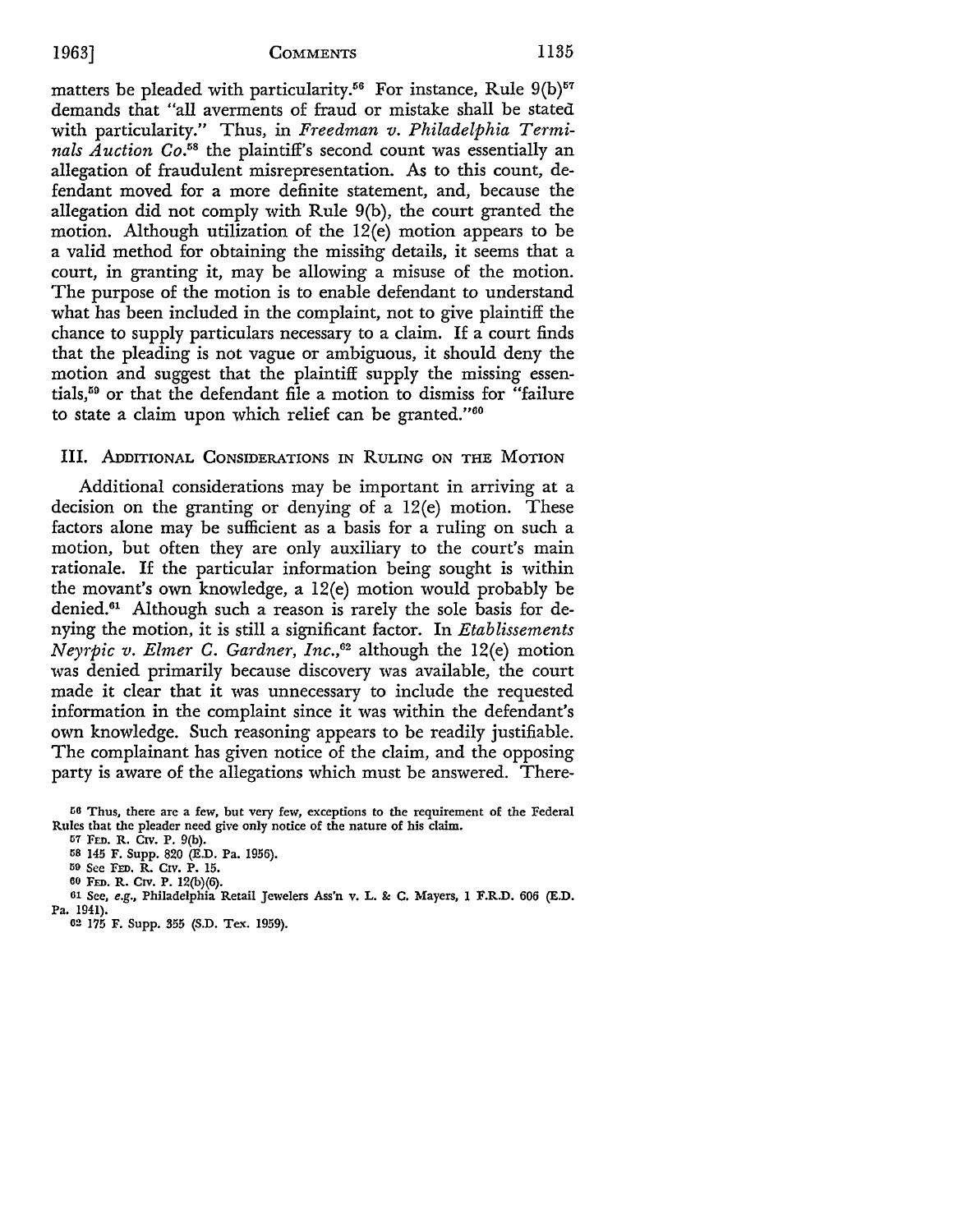fore, the movant should be made to draw from his own knowledge in responding and not be allowed to impose a burden on the complainant to amplify his pleading with matters already known.

Another factor frequently considered relevant is the existence of an intention on the part of the movant to follow the 12(e) motion with a motion for dismissal or judgment on the pleadings, once the nature of the claim is determinable. Thus, the 12(e) motion has been denied on the ground that to grant it "would be a misuse of the rule. Its function is to enable the movant to prepare a responsive pleading and not to serve as a forerunner for a motion to dismiss."<sup>63</sup> Such reasoning seems questionable. If the pleading to be answered is so "vague or ambiguous that a party cannot reasonably be required to frame a responsive pleading," why should the moving party's motive determine whether the motion should be granted? Any complaint which fails to "state a claim upon which relief can be granted" is subject to dismissal. The method by which it is ascertained that there is no claim upon which relief can be granted should be irrelevant.<sup>64</sup>

Finally, a 12(e) motion, which was unopposed by the pleader, has been granted in two different types of situations. On the one hand, when the plaintiff conceded that the complaint' should be more definite, the court was clearly justified in granting the motion.65 But, where the court's sole reason for granting the motion was the lack of opposition by the plaintiff,<sup> $66$ </sup> the result seems less justifiable. The burden is imposed upon the court to determine, in its sound discretion, $\alpha$ <sup>67</sup> whether the complaint is vague or ambiguous. The motion should not be granted unless the complaint is so indefinite that defendant cannot reasonably be expected to formulate a responsive pleading. Whether plaintiff has opposed the motion should have no bearing on the court's decision.

## IV. CONCLUSION

The reasons advanced by federal courts for granting or denying the motion for more definite statement have encompassed a

<sup>63</sup> Harrington v. Yellin, 158 F. Supp. 456, 459 (E.D. Pa. 1958); *accord,* Lodge 743, Int'l Ass'n of Machinists v. United Aircraft Corp., 30 F.R.D. 142 (D. Conn. 1962); Cather v. Ocean Acc. & Guar. Corp., IO F.R.D. 437 (D. Neb. 1950).

<sup>64</sup> Perhaps what these courts are really saying is that the complaint is sufficient and the movant is just trying to get more facts.

<sup>65</sup>See Mil-Hall Textile Co. v. Dun & Bradstreet, Inc., 160 F. Supp. 778 (S.D.N.Y. 1958).

<sup>66</sup>See, *e.g.,* Zachman v. Erwin, 186 F. Supp. 681 (S.D. Tex. 1959).

<sup>67</sup> See note 26 *supra.*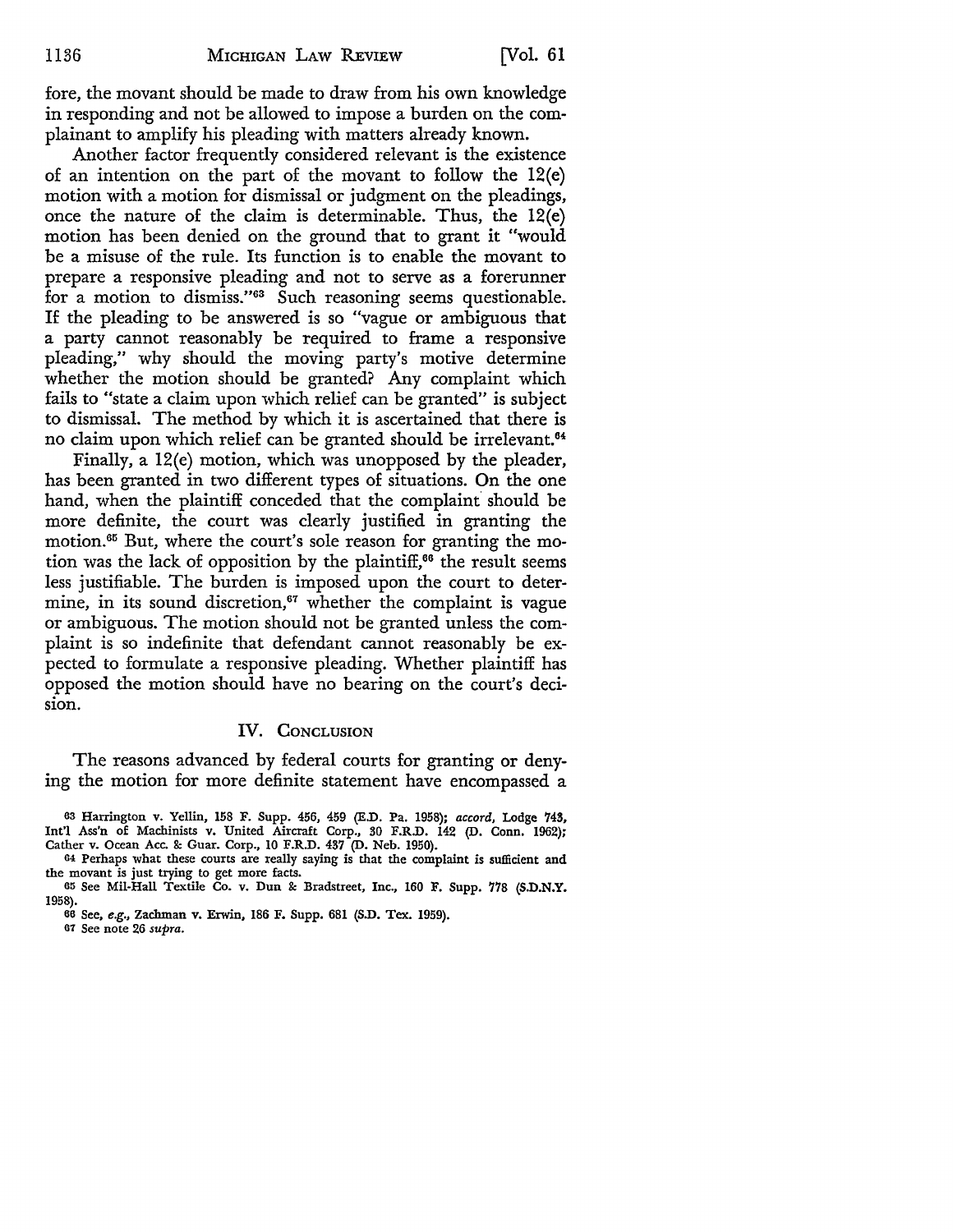range far greater than was intended when Rule 12(e) was adopted.68 Rule 12(e) was modeled after the Field Code motion to make more definite and certain, which was granted when the pleading was so incoherent that the moving party could not reasonably understand that to which he must respond. If only the word "ambiguous" had been used in Rule 12(e), then perhaps the courts would have granted the motion only when the pleading to be answered was so confusing that a response could not reasonably be made. The word "vague" connotes the idea of a lack of sufficient detail and specificity. Perhaps the inclusion of this alternative standard-vagueness-has provided the basis for granting the 12(e) motion to allow the moving party to obtain additional facts. This usage, however, goes beyond the purpose for which the motion was intended. It probably reads the old bill of particulars into the "more definite statement" concept; and, at the very least, it creates a substitute for discovery.<sup>69</sup> Whether this usage brings back the bill of particulars or creates an alternative to discovery, it seems incorrect and, as such, should not be allowed.

The motion for more definite statement, nevertheless, may have a usefulness beyond clearing up the mixed-up pleading. In the so-called "big case," such as extended antitrust litigation, an order made pursuant to a 12(e) motion requiring the pleader to include specific details in his allegations may save the movant both time and expense which might be lost if he were forced to rely entirely upon discovery and pre-trial conferences. For example, in a suit charging conspiracy to monopolize part of a trade or business, 70 such an allegation alone may be construed as giving defendant sufficient notice of the "nature of the claim." The defendant cannot always be expected to be cognizant of what act or acts, performed at what times, and with what parties, the plaintiff is complaining. In these circumstances the  $12(e)$  motion could provide an economical means for the defendant to ascertain the particular acts referred to by the plaintiff in his complaint. Thus, such use should be allowed even though technically incorrect. 71 However, the great majority of cases arising in the federal

70 See Sherman Antitrust Act § 2, 26 Stat. 209 (1890), 15 U.S.C. § 2 (1958).

<sup>68</sup> See Proceedings of the American Bar Ass'n Institute, Federal Rules of Civil PROCEDURE, at 41, 242 (Wash. and N.Y. 1938).

<sup>60</sup> In James, *supra* note 21, at 1473-76, the point is made that through the wide range of information afforded to the person obtaining discovery today, we are perhaps bringing the bills of particulars into the Federal Rules all over again.

<sup>71</sup> *But see* the opinion of Judge Clark in Nagler v. Admiral Corp., 248 F.2d 319, 326 (2d Cir. 1957).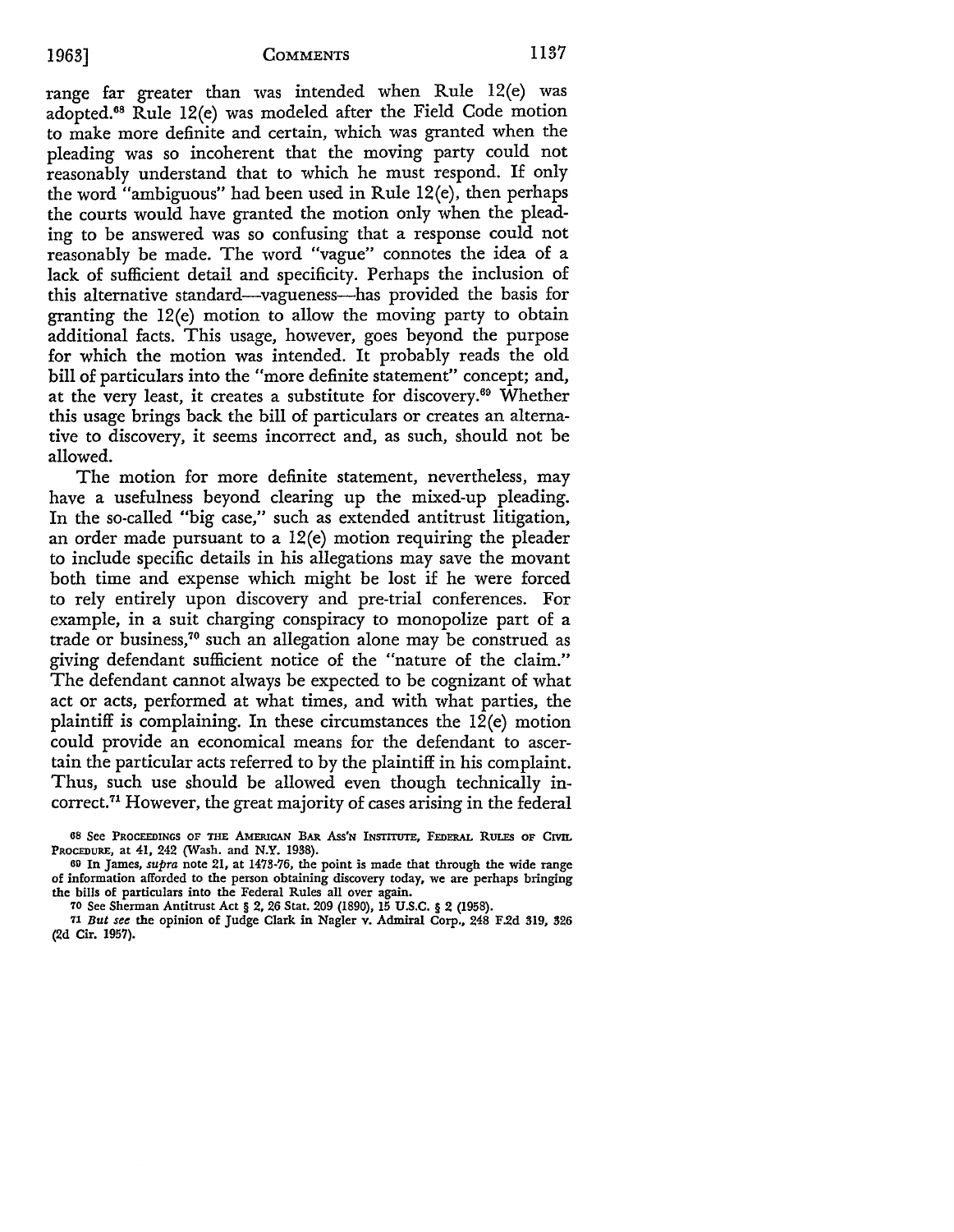courts are not the "big cases," and so, ordinarily, no such justifiable misuse of the motion should be permitted.

In view of the fact that the use of the motion for more definite statement has been so significantly diverted from its original purpose of clearing up pleadings to which a response could not reasonably be required, it is now questionable whether the motion should be retained in the Federal Rules. As has been noted, the granting of the motion creates delay. Furthermore, alternative means are available for accomplishing results presently being achieved through the improper use of Rule 12(e). Discovery is available for the elicitation of facts; and discovery may be obtained prior to the filing of a responsive pleading, $\tau^2$  although it has thus far been infrequently used in such a manner. The motion to dismiss for failure to state a claim upon which relief can be granted<sup>73</sup> should be used where it appears that the pleader has not actually stated a claim. If a claim is found not to have been stated, the pleader should be given leave to amend, $74$  with the claim being dismissed if he does not do so.

It would thus appear that the motion for more definite statement, as frequently used in contemporary federal pleading and practice, is superfluous and unnecessary. There are two possible methods of dealing with it. The first, and least satisfactory, would be to delete the motion entirely from the provisions of the Federal Rules. This would eliminate any possibility of misuse of the motion, but, on the other hand, it would also prevent any use of the motion to assist the responding party by facilitating his understanding of the truly mixed-up, or incoherent, pleading. And under the Federal Rules it seems to be the only motion which could be used to clear up such a pleading. It might also result in an unnecessary rash of motions to dismiss for failure to state a claim,75 which could become as misused as the motion for more definite statement now is. The second method, here proposed, is to eliminate the words "vague or" from the wording of the Rule. This should eliminate the use of the motion to obtain facts or evidence from the complainant and would properly relegate the responding party to the use of discovery procedures for such in-

<sup>72</sup> Rule 26 allows the taking of a deposition any time "after commencement of an action." Rule 3 states: "A civil action is commenced by filing a complaint with the court." Thus, discovery is available any time after the complaint is filed. Furthermore, a deposition may be available, even before an action is commenced, under Rule 27.

<sup>73</sup> FED. R. CIV. P. 12(b)(6).

<sup>74</sup> See FED. R. CIV. P. 15(a).

<sup>75</sup> FED. R. CIV. P. 12(b)(6).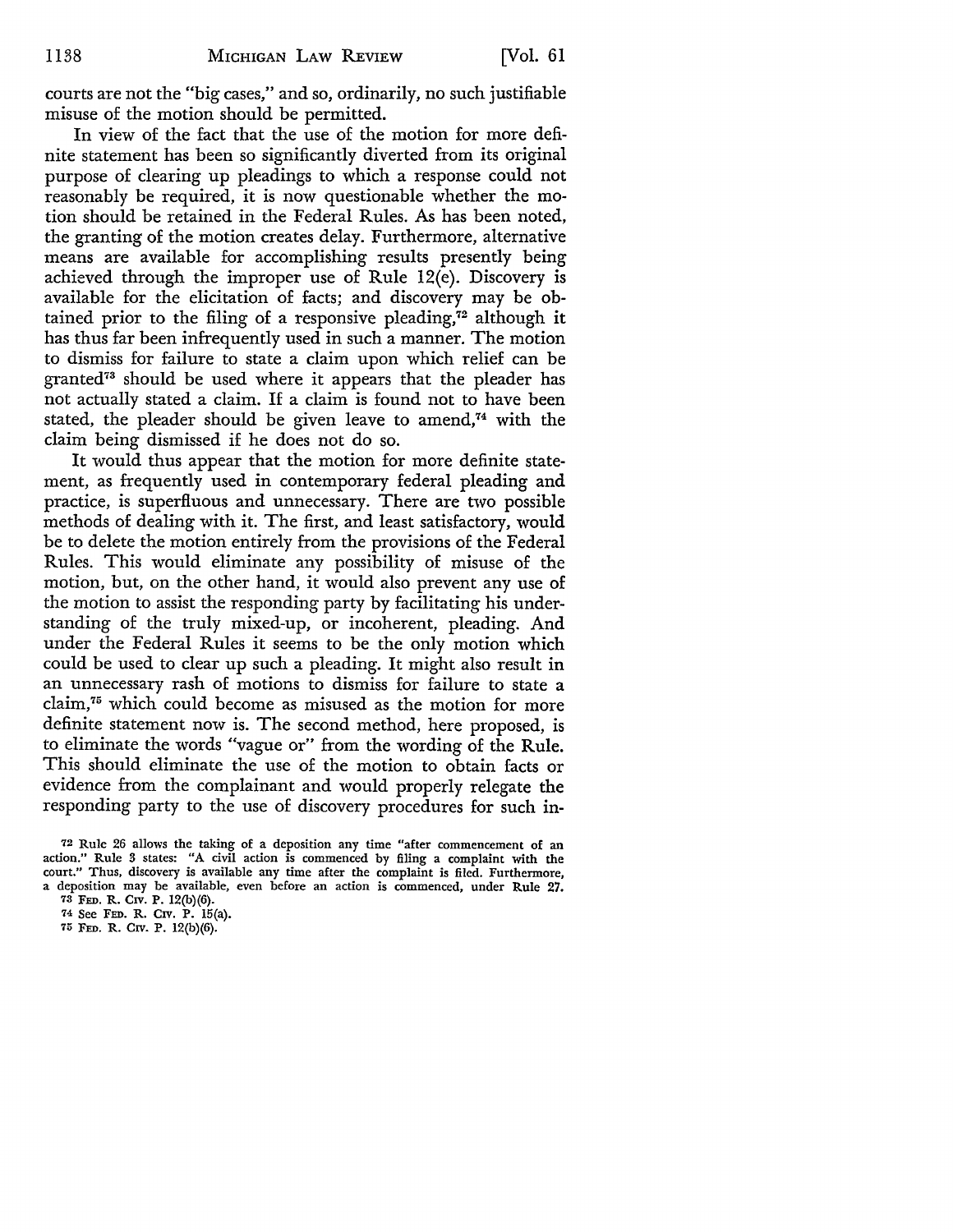formation. With only the word "ambiguous" remaining, the courts would be more likely to constrain themselves to granting the motion only where the pleading appears to be so confusing that the adverse party could not reasonably be expected to frame a responsive pleading, and the motion for more definite statement would have an added potency and usefulness in litigation under the Federal Rules of Civil Procedure.

#### *Stefan F. Tucker, S.Ed.*

#### **APPENDIX**

- *Motion granted:*
- I. Krulikowsky v. Metropolitan Dist. Council, 30 F.R.D. 24 (E.D. Pa. 1962).
- 2. Dayton Tire & Rubber Co. v. Berman, 31 F.R.D. 210 (E.D. Pa. 1962).
- 3. Buchholtz v. Renard, 188 F. Supp. 888 (S.D.N.Y. 1960).
- 4. Lincoln Labs., Inc. v. Savage Labs., Inc., 26 F.R.D. 141 (D. Del. 1960).
- 5. Zachman v. Erwin, 186 F. Supp. 681 (S.D. Tex. 1959).
- 6, Sanitized, Inc. v. S. C. Johnson &: Sons, Inc., 23 F.R.D. 230 (S.D.N.Y. 1959).
- 7. Mil-Hall Textile Co. v. Dun & Bradstreet, Inc., 160 F. Supp. 778 (S.D.N.Y. 1958).
- 8. George W. Warner & Co. v. Black & Decker Mfg. Co., 167 F. Supp. 860 (E.D.N.Y. 1958).
- 9. Fennell v. Svenska Amerika Linien A/B, 23 F.R.D. 116 (D. Mass. 1958).
- 10. United States v. Schofield, 152 F. Supp. 529 (E.D. Pa. 1957).
- 11. Turkish State Rys. Administration v. Vulcan Iron Works, 153 F. Supp. 616 (M.D. Pa. 1957).
- 12. Kucnzell v. United States, 20 F.R.D. 96 (N.D. Cal. 1957).
- 13. Syan Holding Corp. v. Fidelity-Philadelphia Trust Co., 20 F.R.D. 154 (E.D. Pa. 1957).
- 14. Greater Valley Terminal Corp. v. Peltz St. Terminals, Inc., 21 F.R.D. 167 (E.D. Pa. 1957).

*Motion denied:* 

- 1. Kennedy v. Lynd, 306 F.2d 222 (5th Cir. 1962).
- 2. Lodge 743, Int'! Ass'n of Machinists v. United Aircraft Corp., 30 F.R.D. 142 (D. Conn. 1962).
- 3. Cmax, Inc. v. Hall, 290 F.2d 736 (9th Cir. 1961).
- 4. Acoustica Associates, Inc. v. Powcrtron Ultrasonics Corp., 28 F.R.D. 16 (E.D.N.Y. 1961).
- 5. United States *ex rel.* Tennessee Valley Authority v. An easement and right of way in DeKalb County, Tenn., 182 F. Supp. 899 (M.D. Tenn. 1960).
- 6. Leon v. Hotel & Club Employees Union, 26 F.R.D. 158 (S.D.N.Y. 1960).
- 7. Maquinarias Bolivar, C.A. v. Link-Belt Co., 25 F.R.D. 476 (E.D. Pa. 1960).
- 8. Mitchell v. E-Z Way Towers, Inc., 269 F.2d 126 (5th Cir. 1959).
- 9. Healing v. Jones, 174 F. Supp. 211 (D. Ariz. 1959).
- IO. Etablisscments Neyrpic v. Elmer C. Gardner, Inc., 175 F. Supp. 355 (S.D. Tex. 1959).
- 11. California League of Independent Ins. Producers v. Aetna Cas. & Sur. Co., 179 F. Supp. 65 (N.D. Cal. 1959).
- 12. Canuel v. Oskoian, 23 F.R.D. 307 (D.R.!. 1959).
- 13. National Cold Storage Co. v. Port of N.Y. Authority, 24 F.R.D. 404 (S.D.N.Y. 1959).
- 14. Harrington v. Yellin, 158 F. Supp. 456 (E.D. Pa. 1958).
- 15. Rosen v. Texas Co., 161 F. Supp. 55 (S.D.N.Y. 1958).
- 16. United States Aluminum Siding Corp. v. Dun &: Bradstreet, Inc., 163 F. Supp. 906 (S.D.N.Y. 1958).
- 17. McNeil v. American Export Lines, 166 F. Supp. 427 (E.D. Pa. 1958).
- 18. Mayo v. McCloskcy- & Co., 168 F. Supp. 241 (E.D. Pa. 1958).
- 19. Re v. Fullop, 22 F.R.D. 52 (E.D. Ill. 1958).
- 20. Hamilton v. Baltimore & O.R.R., 23 F.R.D. 101 (S.D. Ind. 1958).
- 21. Franklin v. Shelton, 250 F.2d 92 (10th Cir. 1957), *cert. denied,* 355 U.S. 959 (1958).
- 22. Wilson v. Illinois Cent. R.R., 147 F. Supp. 513 (N.D. Ill. 1957).